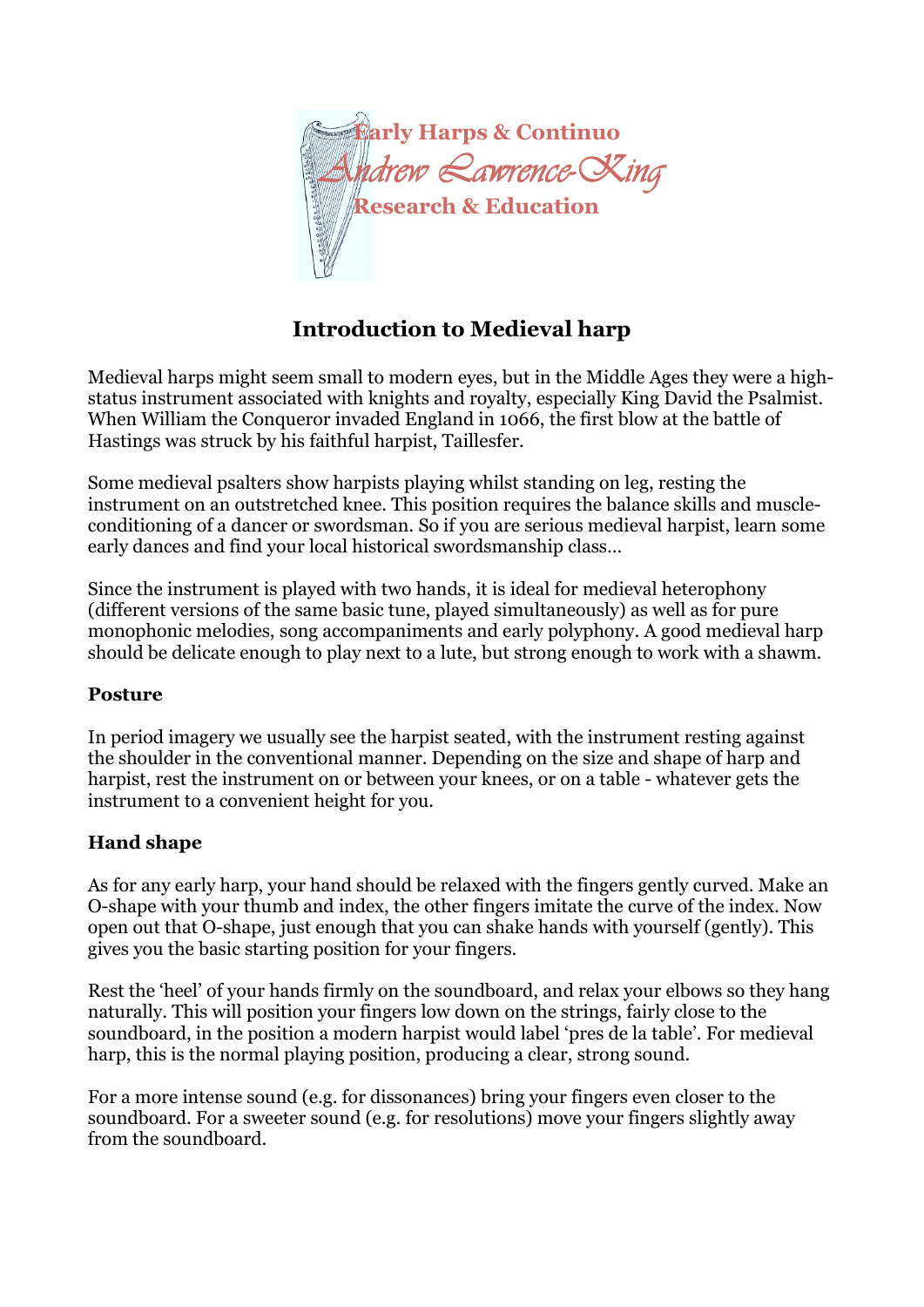# **More on hand and finger positions**

When necessary, the thumb crosses under the fingers. (This is the opposite to modern playing, where the thumb crosses over the fingers.) A slow finger-stroke with steady pressure and maximum range of motion will give the best sound.

Don't lift the fingers high above the thumb: this is not necessary, and will make your hand tense. The starting point for the tip of the thumb is very close to the tip of the index finger. Thumb and finger strokes pass fairly close to one another, but in different directions. The thumb moves under the fingers and into the hand, the fingers wrap around the thumb.

Avoid also the opposite problem, where the thumb strikes directly onto the index finger: inhibiting the movement of the thumb in this way will ruin tone-production.

## **Fingering**

We do not have detailed information about fingerings in this period, but the renaissance principle of Good and Bad notes works very effectively in medieval music too. Put a Good finger on a Good note, a Bad finger on a Bad note.

Thumb (1) and middle finger (3) are Good, index (2) is Bad. The patterns for scales alternate Good and Bad fingers to produce a "dooby-dooby-doo" effect.

| Upwards scale: | 3232321 (prepare two fingers at a time)                           |
|----------------|-------------------------------------------------------------------|
|                | Downwards scale: 1212123 (passing the thumb underneath the index) |

#### **Tuning**

Most medieval music is structured around fifths: thirds are considered a dissonance. Pythagorean temperament with pure fifths is ideal.

But some English and Gaelic music is structured around thirds. A medieval tuning from Ireland suggests that one might tune as many pure thirds and pure fifths as possible, optimising for the particular mode of this piece.

Medieval sources mention that each harper tunes the harp their own way, usually with an extended tuning prelude. So it's very appropriate to develop particular tunings for different pieces.

## **Two hands**

Although most of the repertoire is written as monophonic (single-line) melodies, most images show harpists using both hands, with the hands separated in distinct registers. The simplest option is for the left hand to play a drone, with the Final ("key-note") of the piece plus the fifth above.

#### **Organum**

Another option is to play in parallel between the two hands, at the fourth, fifth or octave. Watch out to avoid any unwanted tritones.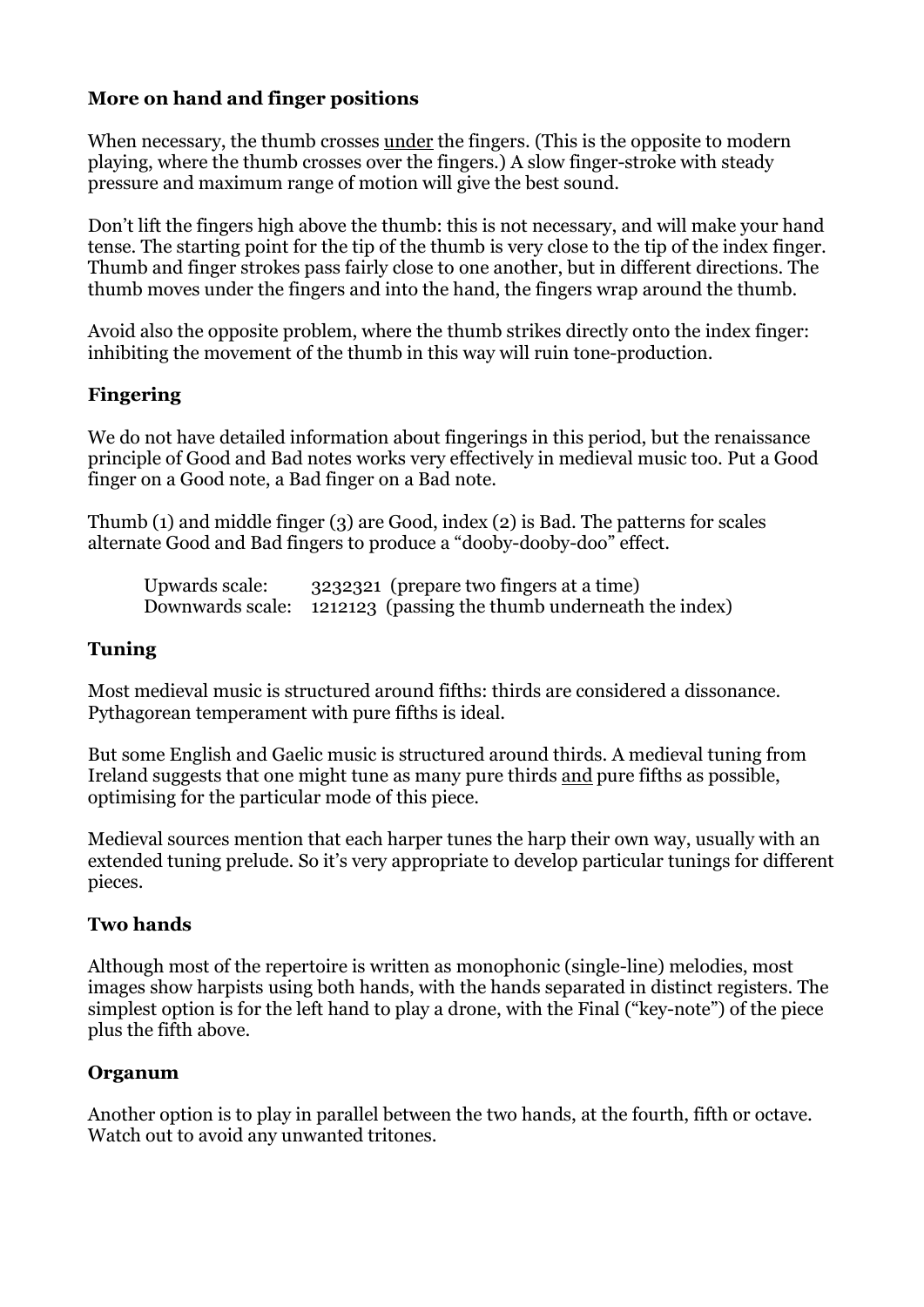# **Heterophony**

This is a very useful texture for solo music, consorts and song-accompaniments. Practise playing the same tune with a slightly different version in each hand. Typically the righthand version will be more active, with added ornamentation; the left-hand version slowmoving and simpler. It's characteristic of this style to have occasional pungent discords between the two hands, even on accented beats.

# **Polyphony**

Early polyphony tends to have the voices in the same register, and such frequent crossing of the parts can be difficult on a single-row harp. This is where a medieval double-harp, with two rows of diatonic strings, is ideal. But harp and lute, harp and voice, or two harps also sound very good. It always helps to practise each line alone, first.

#### **Chromatics**

In ascending order of difficulty, the options for dealing with chromatic accidentals are:

- 1. Ignore them
- 2. Change the music to avoid them
- 3. Tune sharps in one octave, flats in another and switch octaves as necessary
- 4. Tune more than 7 notes in the octave, perhaps having Bb and B natural etc
- 5. Make a temporary semitone by stopping the string.

You can stop the string at the neck using your left-hand thumb, or at the soundboard using a finger, thumb, finger-nail, or the tuning key. The effectiveness of these techniques varies from one instrument to another, but stopping at the neck has become the standard solution for most modern players.

Put your left hand over the top of the neck, so you can squeeze between thumb and fingers, and use your thumb-nail to make a sharp contact with the string. Time your maximum squeezing effort for the precise moment when you need the chromatic note.

You will need to play everything with right hand only, whilst the left hand is busy preparing for, making, and recovering from the chromatic note.

#### **Set-up for chromatics**

You can adjust the width of the semitone by the way you wind the string on the tuning peg, closer to or further away from the wood of the neck.

You can also widen the semitone at the moment of playing by pushing the string sideways (up towards the treble end of the neck) with your thumbnail. Since at the moment of playing, you can widen the semitone but not narrow it, for your preparatory set-up, it's best to err on the side of setting the semitone a tiny bit too narrow.

Andrew Lawrence-King

For more information and videos about Early Harps go to **TheHarpConsort.com**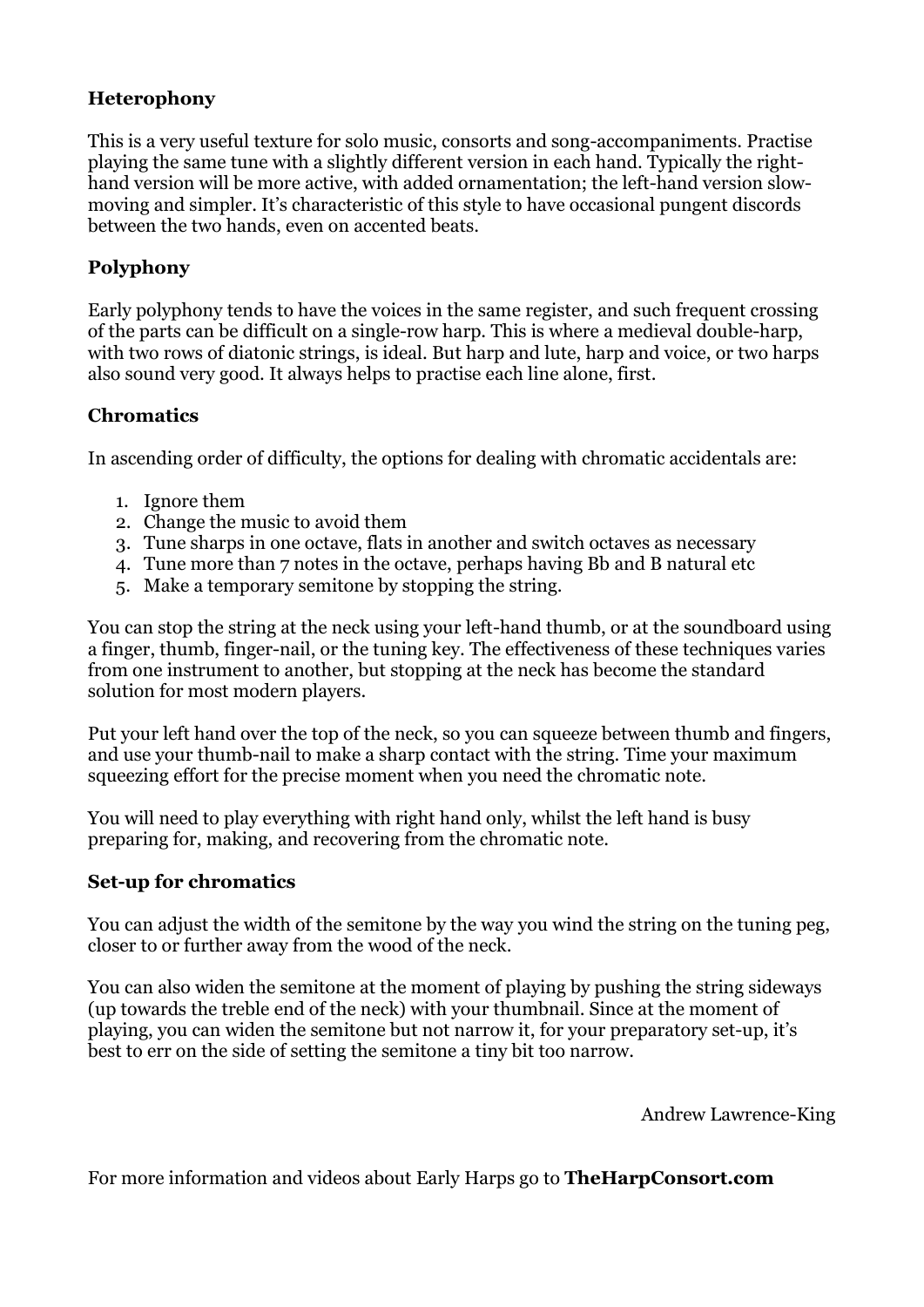

This angel is playing with two hands, each hand in a different register. Even if the music is 'monophonic' it is being realised in a complex manner with two or more notes heard simultaneously.

This image shows a medieval double harp, with two rows of strings. This kind of instrument is ideal for early polyphony, where the two voices tend to be in the same register, crossing each other all the time.



A high-status harpist showing the historical hand-position.